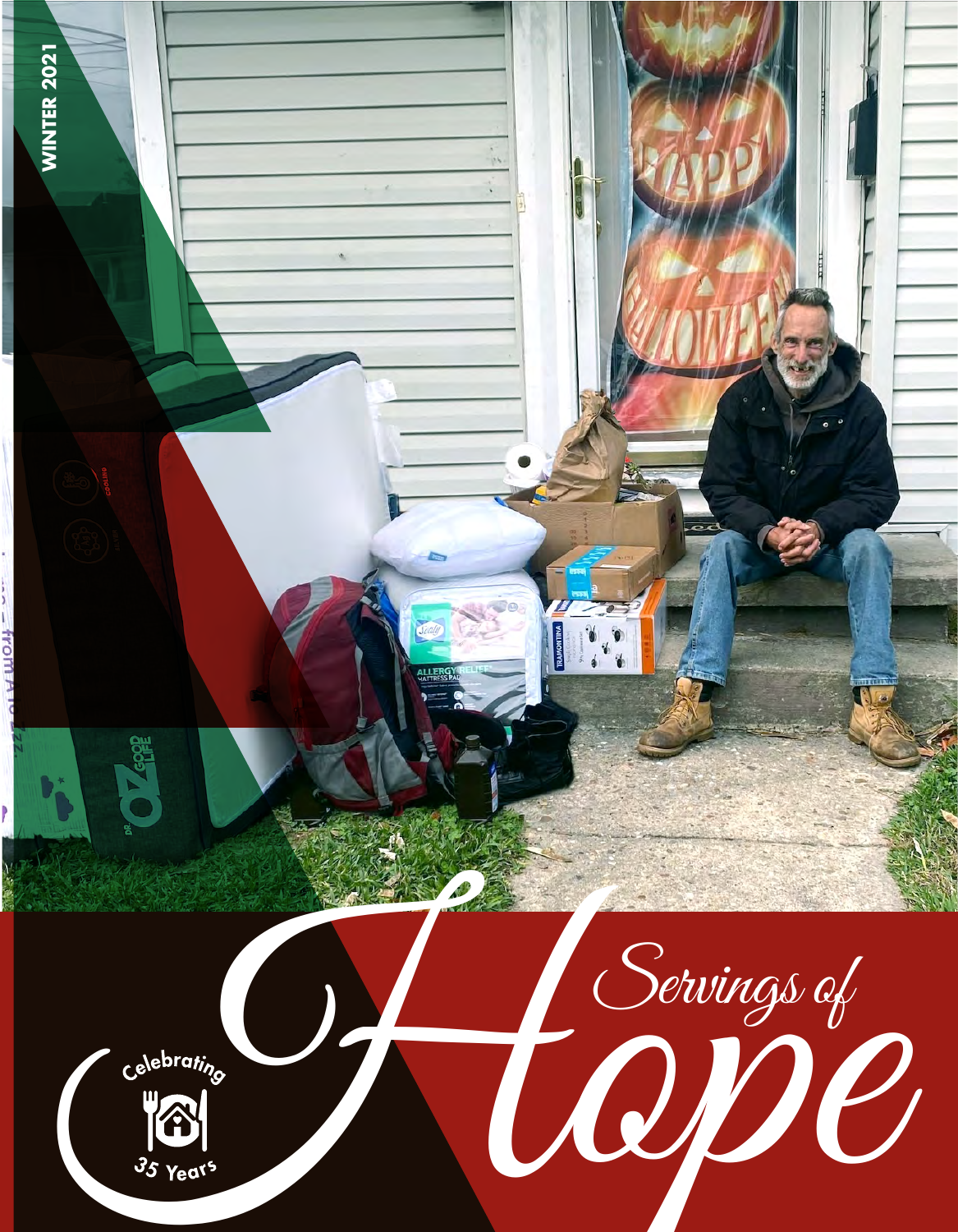On October 15th, JCOC celebrated our 35th Anniversary. There were many highlights throughout the evening. Guest speaker Kathy Izard was amazing. Our 35th anniversary video was great



*Todd Walker Executive Director*

detailing some of our history, but my favorite part was seeing seven of our former clients attend.

As I greeted each of them, they beamed with light, happy to be a part of the celebration. I smiled as they nervously asked if they looked okay while displaying a warm sense of pride. The smiles on their faces said it all. I told each of them, "You are the reason for everyone being here tonight. Your perseverance and courage to address your homelessness and belief in our support and resources, gives the community reason to continue investing in JCOC." I sincerely thank everyone who supported the event!

As the holidays quickly approach, families begin to make plans to be with each other to spend time and celebrate. For most, food is always one of the main parts of the celebration. Households struggling with food insecurity, unfortunately do not have the luxury to plan these types of parties because they don't even have enough food for themselves. Feeding America reports, "One out of every 9 children in Virginia face food insecurity." They also share, "People in Virginia facing hunger are estimated to report needing to earn \$433,605,000 more per year to meet their food needs."

The pandemic has been extremely challenging for all of us. Everyone deserves the opportunity to celebrate the holidays while enjoying a wonderful meal. Here at JCOC we often say, "Food is Love."

#### *Your generous Year End Donation will*

*help spread love this season!* One way is through our annual Holiday of Hope campaign. We will be giving a minimum of 150 Thanksgiving and 150 Christmas Food Baskets to area households who truly need it. As we begin the next 35 years, thank you for bringing Help Hope and Healing with us. God Bless!!

### TODD'S TALK STEPHEN'S 48-HOUR TURNAROUND

Stephen slept in a porta potty at the oceanfront for three nights. Yes, a porta potty. He later commented, "It sounds disgusting right? But it was warm."

Ten years of homelessness plagued the 54-year-old before seeking JCOC's help. In just 48 hours, his life took a dramatic turn -

Night 1: He found refuge from the wind and rain in a porta potty.

Night 2: Our Rapid Rehousing staff began looking for a place for him to live. He sought shelter in the same place after getting a blanket and warm clothing from JCOC.

Night 3: Ate a meal at Community Dinner. His last evening in a smelly box.

Thankfully October 28th was moving day! The Rapid Rehousing staff had found an opening in a 4-bedroom home. This type of shared living arrangement is affordable and empowering to our clients. Each room has its own lease making individual tenants responsible for their own rent rather than one lease for the whole house. Surrounded by a new mattress, Welcome Home Basket and Food Box, Stephen was ready to settle in and cook his first meal in a long time. He said, "You guys have blessed me over and over again."

Drugs and alcohol had been a part of Stephen's childhood. In spite of learning to work hard delivering newspapers and mowing lawns as early as 10-years-old, he was a "full-fledged" alcoholic and drug addict by 15. His mom and "three dads" also struggled with addiction. As the years went by, the young man had jobs in landscaping, painting, and restaurants. He divorced twice.

Moving from Delaware to Pennsylvania, Stephen was a property manager for a mobile home park for several years. With a strong desire to stop taking drugs, he chose to leave everything behind. He has been clean for 12 years. However, in 2010 he became homeless bouncing through every state between Florida and California.

Last July Stephen decided to try Virginia Beach. A bounty hunter he met told him about a seasonal fulltime job at the oceanfront. He was hired, but couldn't find affordable housing. "I believe in God, and I don't give up," he shared. "I just kept doing what I needed to do to survive.

Now that JCOC has helped find Stephen a warm and permanent place to stay, he hopes to find a job that will sustain him until the fulltime seasonal position opens back up. His dream job is to train dogs for people with disabilities. SNAP benefits help with his food



costs. Staying focused is important as he overcomes PTSD, a bi-polar diagnosis and seeks sobriety. He's also trying to get a hold of his mom in Delaware to tell her that he is okay.

"Things are definitely looking up," commented this determined man. "When deciding to help [a homeless person] look into their eyes. My momma told me that. There is help available for the homeless. It does take time. Just don't give up no matter how bad life gets. I haven't."

The Rapid Rehousing Initiative's goal is to reduce someone's time in homelessness by quickly securing permanent housing and minimize their chance of returning to homelessness. Our Housing Stabilization Case Managers recruit area landlord's in establishing affordable housing throughout Hampton Roads. In-Home one-onone Case Management services include budgeting, financial literacy and employment assistance. Financial assistance is provided as needed on a case-by-case basis.

### DID YOU KNOW?

- 132 clients received case support services including 99 who moved into affordable housing during JCOC's last 12-month Rapid Rehousing grant cycle.
- We partner with area rental property owners to provide affordable housing! If you have a rental property opening, please email ltolly@jcoc.org.

Your generous Year End gift will help homeless and hungry individuals like Stephen receive the Help Hope and Healing they need to thrive. Please give today!

### THE NEWSFEED



Mercy Chefs and JCOC collaborated this fall to provide over 1,500 nutritious microwavable meals to Community Dinner and Food Pantry guests.

Dominion Energy recently awarded JCOC a generous Critical Community Outreach grant. Thank you!



USAA recently awarded generous grant funding in support of JCOC's emergency shelter and feeding programs. Thank you!

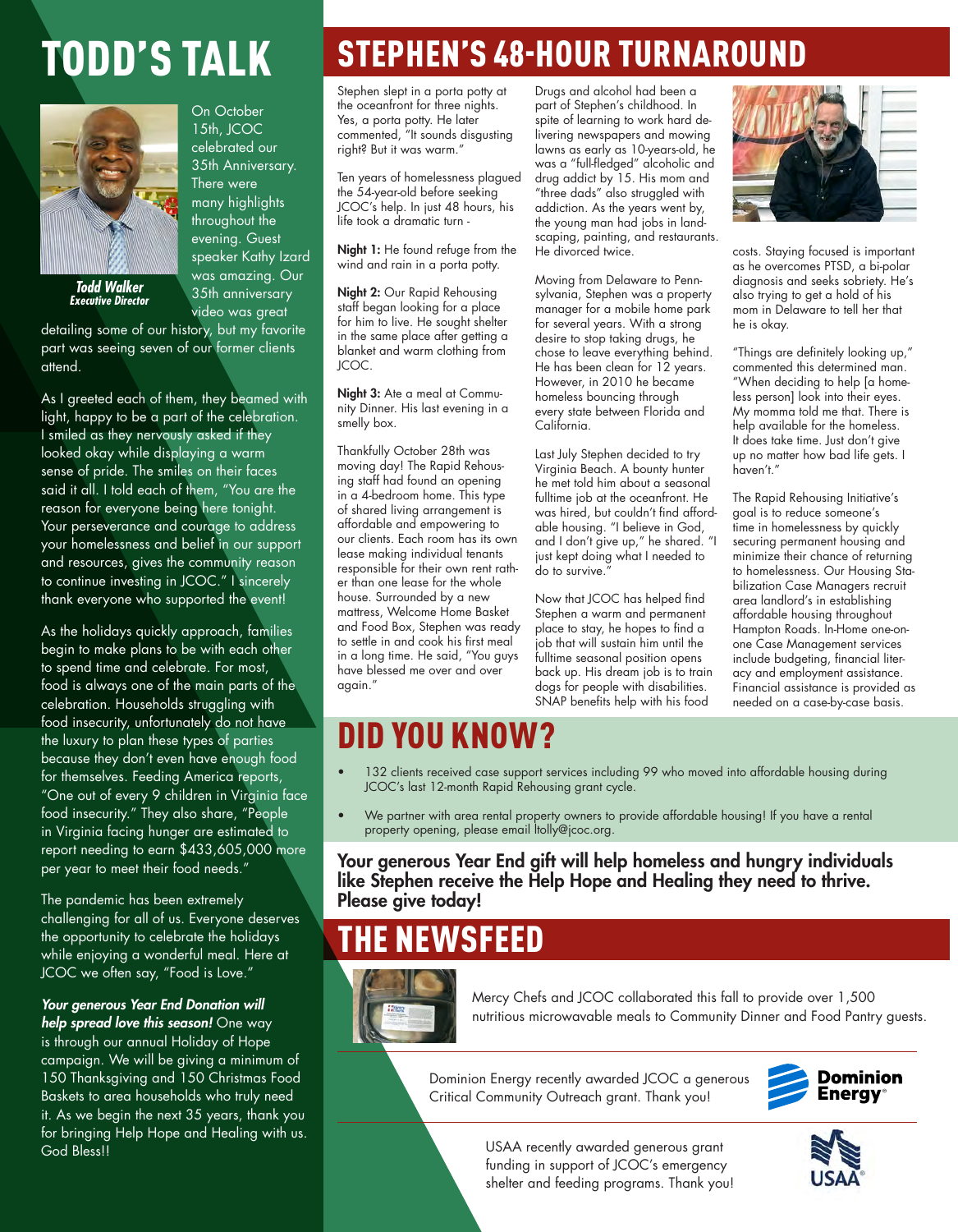### **BLACK & WHITE GALA** EXCEEDS EXPECTATIONS

Thank you for celebrating JCOC's 35th Anniversary! Almost 300 guests attended the October 15th dinner program in person and dozens more watched the live stream virtually. Guests bid on 50+ great silent auction packages during the cocktail hour as a string quartet from Symphonicity played. After dinner, emcee Devin Tucker spoke with Executive Director Todd Walker about JCOC's impact over the last year as well as the latest on our campus rebuild. When Todd invited seven formerly homeless clients to stand, those surrounding them cheered in support. Award-winning author and key-note speaker Kathy Izard then shared her inspiring journey of helping to bring transformation to Charlotte in the areas of homelessness, housing, and mental health. A lively live auction and dancing capped off the night!

#### **WATCH THE PROGRAM VIDEO AND SEE MORE PICTURES ON JCOC.ORG!**

Special thanks to our sponsors, dozens of donors who gave auction items, Fr. Ben Randall of Galilee Church, Astro Enterprises, David O'Dell Photography, Design Bright Events, Michael H. Schmitt Photography, Symphonicity, and JCOC's Board of Directors and staff.

### EVENT SPONSORS

#### ONYX PLUS

PRA Group

#### PRODUCTION

Grace Bible Church Spring Branch Community Church Trinity Church

#### PEARL

King's Grant Presbyterian Church

#### **EBONY**

OnCall Telecom International ProSource Wholesale / The

Floor Trader / Carpet One

Russell's Heating Cooling Plumbing & Electric

### MEDIA

HR Weekly

#### IVORY

A&W Contractors, Inc. BCS Voice & Data Solutions Davenport and Company Davis Law PLC Dollar Bank

#### OPAL

Bear in Mind Strategies Jeff Brown Mr. and Mrs. John Franklin, III Kaufman & Canoles Kempsville Church **KTSG** Laura C. Rowe Luxury Real Estate George and Joyce Lyon Jim and Betty McCaa

Mr. & Mrs. Rodney Duckworth, Jr. Pender and Coward, P.C. Troutman Pepper Virginia Fundraising Consultants Waterfront Advisory Group of Raymond James

Pungorosa LLC

Rosenblum Family Rutledge Family Siebert Realty Sharon Smith

Wilbanks Smith & Thomas Asset Management, LLC

Duff and Allison McDuffie George and Janet Moore Nimmo United Methodist Men Ramiscal Equitan Advisors

Speight, Marshall, Francis The George and Grace Dragas Family Foundation James A. & Cheryll Tuthill Wall, Einhorn & Chernitzer, P.C. Whiting-Turner Contracting Co.,







### SUPPORT US WHEN YOU SHOP THIS HOLIDAY

### amazonsmile

https://smile.amazon.com/ch/54-1417126



Choose WV413

### JCOC COMMUNITY THRIFT

120 S. Plaza Trail, VA Beach

SECOND CHANCE COMMUNITY THRIFT

5193 Shore Drive, VA Beach





## WELCOME NEW BOARD MEMBERS

JCOC is blessed to have 16 dedicated individuals serving on the Board of Directors. Two new members joined this year. Welcome Gabrielle (Gabi) Rosenblum and Frederick (Freddie) Fletcher III. Gabi is a community volunteer, and Freddie is a development manager at The Lawson Companies.